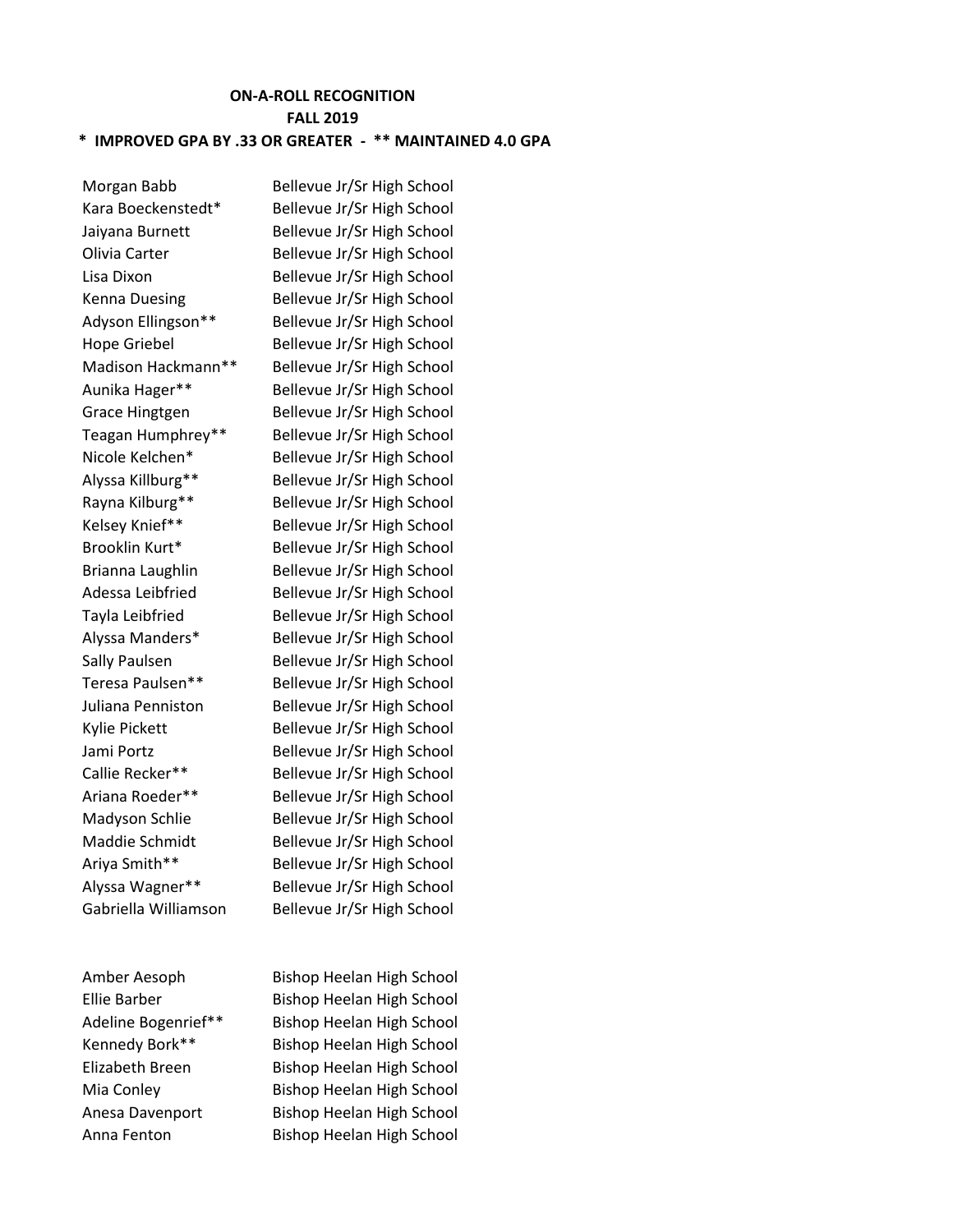Ireland Uhl Bishop Heelan High School

Hannah Fitzpatrick Bishop Heelan High School Kiana Fjeldheim Bishop Heelan High School Ellie Gengler\*\* Bishop Heelan High School Sarah Glover\*\* Bishop Heelan High School Ava Higman Bishop Heelan High School Emma Hutchinson\*\* Bishop Heelan High School Taylor Jochum Bishop Heelan High School Alexandra Johnson\*\* Bishop Heelan High School Breanna Joyce\*\* Bishop Heelan High School Jordyn Knapp Bishop Heelan High School Elizabeth Koob\*\* Bishop Heelan High School Madison Leuer Bishop Heelan High School Grace Mahaney\*\* Bishop Heelan High School Elizabeth Meyer\*\* Bishop Heelan High School Avery Nelson\*\* Bishop Heelan High School Lea Pederson Bishop Heelan High School Jayden Pelster Bishop Heelan High School Sydney Pratt Bishop Heelan High School Ruby Ritchie Bishop Heelan High School Julia Snapp Bishop Heelan High School Meredith Townley Bishop Heelan High School

Brett Barker **Davis County High School** Ashlyn Gooden Davis County High School Brett Lough Davis County High School Briley Lough Davis County High School Phoebe Moore\* Davis County High School Morgan Petefish\* Davis County High School Isabelle Sittles\* Davis County High School Sophie Spargur\* Davis County High School Bella Tranquilino\* Davis County High School

Koryn Bakken Decorah High School Anastasia Baldwin Decorah High School Brooke Berns\*\* Decorah High School Shayla Betts Decorah High School Kendra Bigler\*\* Decorah High School Katie Bjergum Decorah High School Morgan Brauer Decorah High School Brielle Buresh\* Decorah High School Audrey Casteron Decorah High School Brooke Courtney\* Decorah High School Morgan Dihy Decorah High School Lexius Engen Decorah High School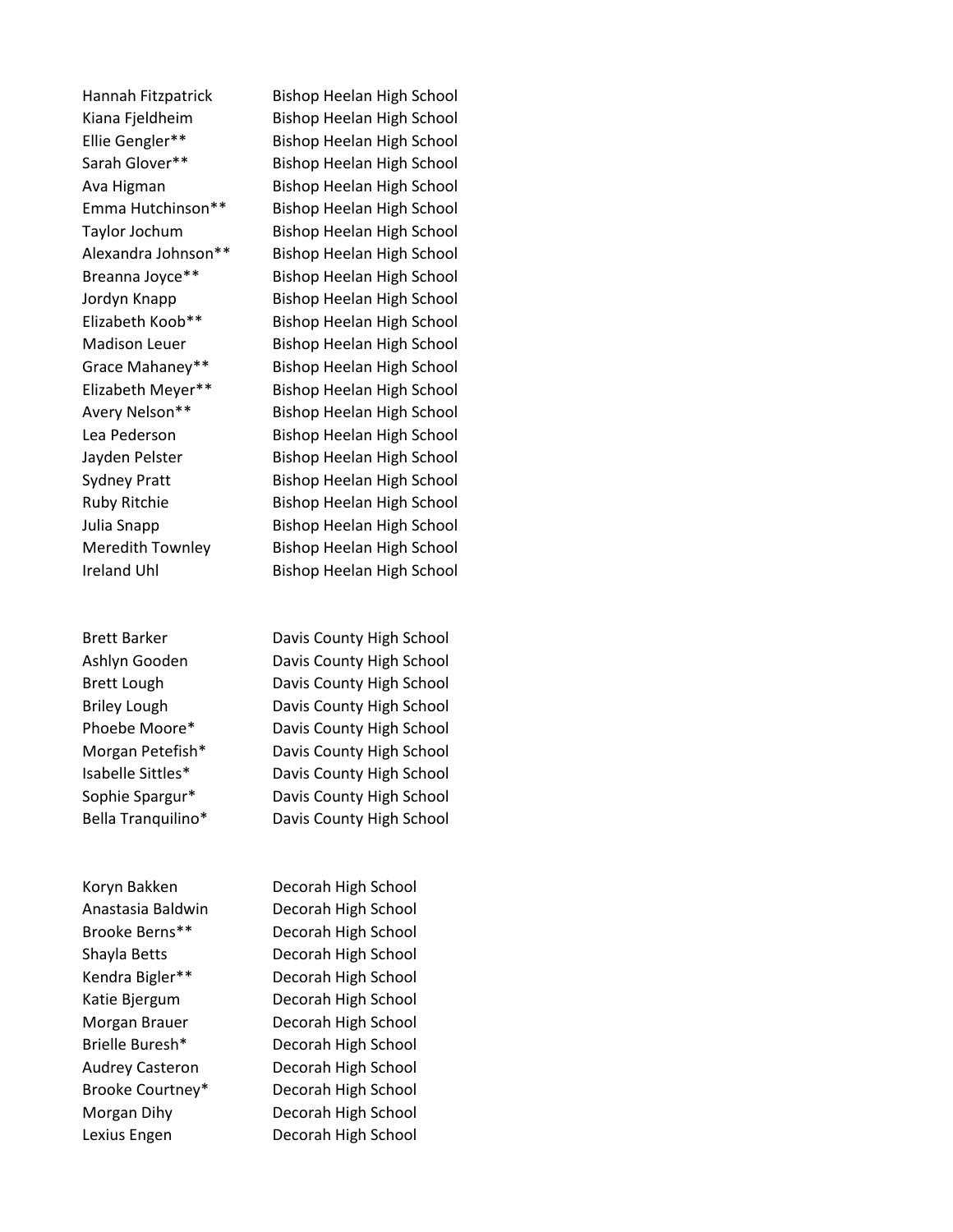Kiana Folkedahl\*\* Decorah High School Daia Franzen Decorah High School Delaynee Frey Decorah High School Grace Gerleman\*\* Decorah High School Lillian Grouws Decorah High School Abby Halverson Decorah High School Karen Henriquez\*\* Decorah High School Ava Holland Decorah High School Chelsey Holtz\* Decorah High School Liza Hotvedt Decorah High School Isabel Ihde Decorah High School Chloe Jensen Decorah High School Lauren Johnson Decorah High School Emma Johnson Decorah High School Leila Johnson\*\* Decorah High School Kristi Kjome-Johnson Decorah High School Mikiah Kneg Decorah High School Paige Lange **Decorah High School** Anya Lovstuen\*\* Decorah High School Danielle Lundtvedt\*\* Decorah High School Anja Madsen\*\* Decorah High School Olivia Mettille\*\* Decorah High School Abigail Milburn Decorah High School Abigail Moen Decorah High School Kaia Neal\*\* Decorah High School Emma Nierengarten\*\* Decorah High School Mya Numedahl Decorah High School Kalea Oftedahl Decorah High School Cady Peterson\*\* Decorah High School Madeline Putnam Decorah High School Kylah Quahdahl Decorah High School Samantha Reilly Decorah High School Margaret Rhodes Decorah High School Clara Rooney\*\* Decorah High School Samantha See Decorah High School Margaret Sessions Decorah High School Mia Smedsrud\* Decorah High School Alexandra Stammeyer Decorah High School Ruby Sullivan Decorah High School Cora Syverson\* Decorah High School Grace Thompson Decorah High School Sage Wedmann Decorah High School Aanaiya Weston\* Decorah High School Riley Wilson Decorah High School

Hannah Birks\* East Marshall High School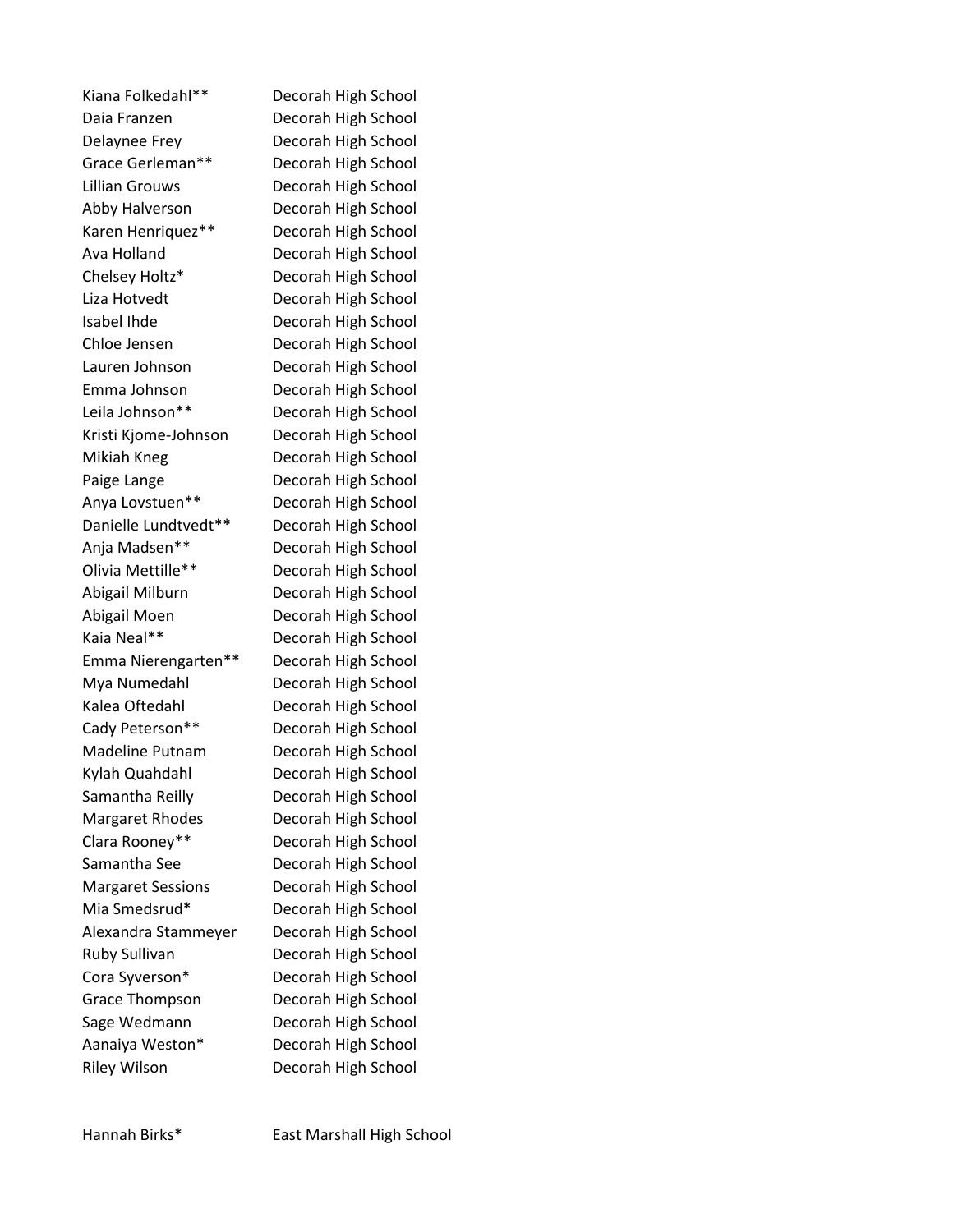Kennedy Wheater\*\* East Marshall High School

Kennedy Boliver East Marshall High School Callyn Curphy East Marshall High School Sara Finders\* East Marshall High School Catelyn Fisher\*\* East Marshall High School Rylee Freese East Marshall High School Autumn Goodrich\* East Marshall High School Chase Harvey\* East Marshall High School Ellie Hull\*\* East Marshall High School Emma Johnson East Marshall High School Addison Lane\* East Marshall High School Amaya Lauer **East Marshall High School** Rylie Mason\* East Marshall High School Reagan McIlrath\*\* East Marshall High School Karlina Paris **East Marshall High School** Mkenzie Robinson\* East Marshall High School Olivia Terrones\*\* East Marshall High School Camryn Weeks East Marshall High School Gina Weitzell **East Marshall High School** 

Taylor Aldag\*\* East Sac County High School Olivia Blum East Sac County High School Brianna Boeckman\*\* East Sac County High School Josie Bontrager **East Sac County High School** Cassie Brannan East Sac County High School Meredith Brown\*\* East Sac County High School Ella Bussell East Sac County High School Kierstin Carroll East Sac County High School Emily Corbin\* East Sac County High School Elizabeth Drost East Sac County High School Carly Fischer\*\* East Sac County High School Mariah Friedrichsen East Sac County High School Desiree Hilburn\* East Sac County High School Lauren Litterer\*\* East Sac County High School MaKayla Miller **East Sac County High School** Sidney Ringgenberg\*\* East Sac County High School Greeley Schlepp East Sac County High School Merrison Schlepp\* East Sac County High School Olivia Wernimont\*\* East Sac County High School Bailey Wollesen\*\* East Sac County High School

Ashlyn Arbegast East Sac County Middle School Jennifer Aschinger\*\* East Sac County Middle School Sidney Bieret\*\* East Sac County Middle School Jade Gustavson\*\* East Sac County Middle School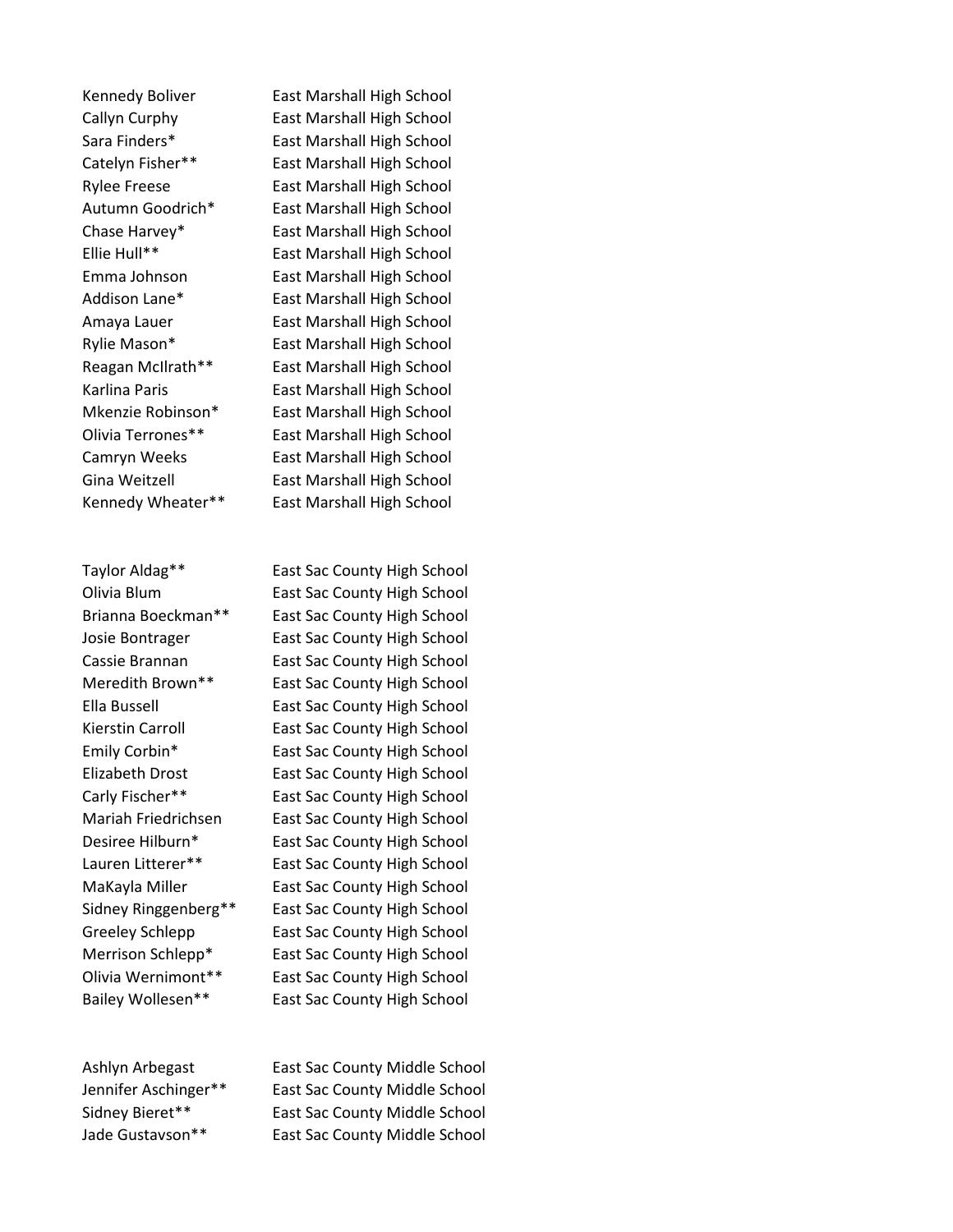Makenna Meyer\*\* East Sac County Middle School Jamie Pierce\*\* East Sac County Middle School Kamryn Ross\*\* East Sac County Middle School Gracie Snyder\*\* East Sac County Middle School Kate Vandsak\*\* East Sac County Middle School Emma Frank East Sac County Middle School Kiley Meyer **East Sac County Middle School** Lily Peters\* East Sac County Middle School Kendall Quirk **East Sac County Middle School** Brooke Rardin East Sac County Middle School Kennedy Reaman\* East Sac County Middle School Makenna Steiger\* East Sac County Middle School Kortni Thomsen **East Sac County Middle School** Ella Willson\* East Sac County Middle School

Navaeh Andersen\* Garner-Hayfield-Ventura H.S. Kylie Anderson\*\* Garner-Hayfield-Ventura H.S. Kallie Atwell\*\* Garner-Hayfield-Ventura H.S. Laleh Baker Garner-Hayfield-Ventura H.S. Caitlyn Bjoraker Garner-Hayfield-Ventura H.S. Aleah Brown Garner-Hayfield-Ventura H.S. Audrey Carrison Garner-Hayfield-Ventura H.S. Lorelei Cash Garner-Hayfield-Ventura H.S. Abby Christians Garner-Hayfield-Ventura H.S. Kirra Day\* Garner-Hayfield-Ventura H.S. Nevaeh Dietrich Garner-Hayfield-Ventura H.S. MacKenzie Feuring Garner-Hayfield-Ventura H.S. Chloe Frank\*\* Garner-Hayfield-Ventura H.S. Jayden Frank\*\* Garner-Hayfield-Ventura H.S. Carlee Frayne Garner-Hayfield-Ventura H.S. Rylee Frayne Garner-Hayfield-Ventura H.S. Haylie Fry Garner-Hayfield-Ventura H.S. Emma Goll Garner-Hayfield-Ventura H.S. Madeline Hinz\*\* Garner-Hayfield-Ventura H.S. Kylie Hughes Garner-Hayfield-Ventura H.S. Bailey Johnson Garner-Hayfield-Ventura H.S. tierra Keeney Garner-Hayfield-Ventura H.S. Jailyn Krein Garner-Hayfield-Ventura H.S. Emma Kudej Garner-Hayfield-Ventura H.S. Liz Richardson\*\* Garner-Hayfield-Ventura H.S. Paige Roberts\*\* Garner-Hayfield-Ventura H.S. Morgan Ryerson\*\* Garner-Hayfield-Ventura H.S. McKenna Schuknecht Garner-Hayfield-Ventura H.S. Hailey Smith Garner-Hayfield-Ventura H.S. Kina Units Garner-Hayfield-Ventura H.S.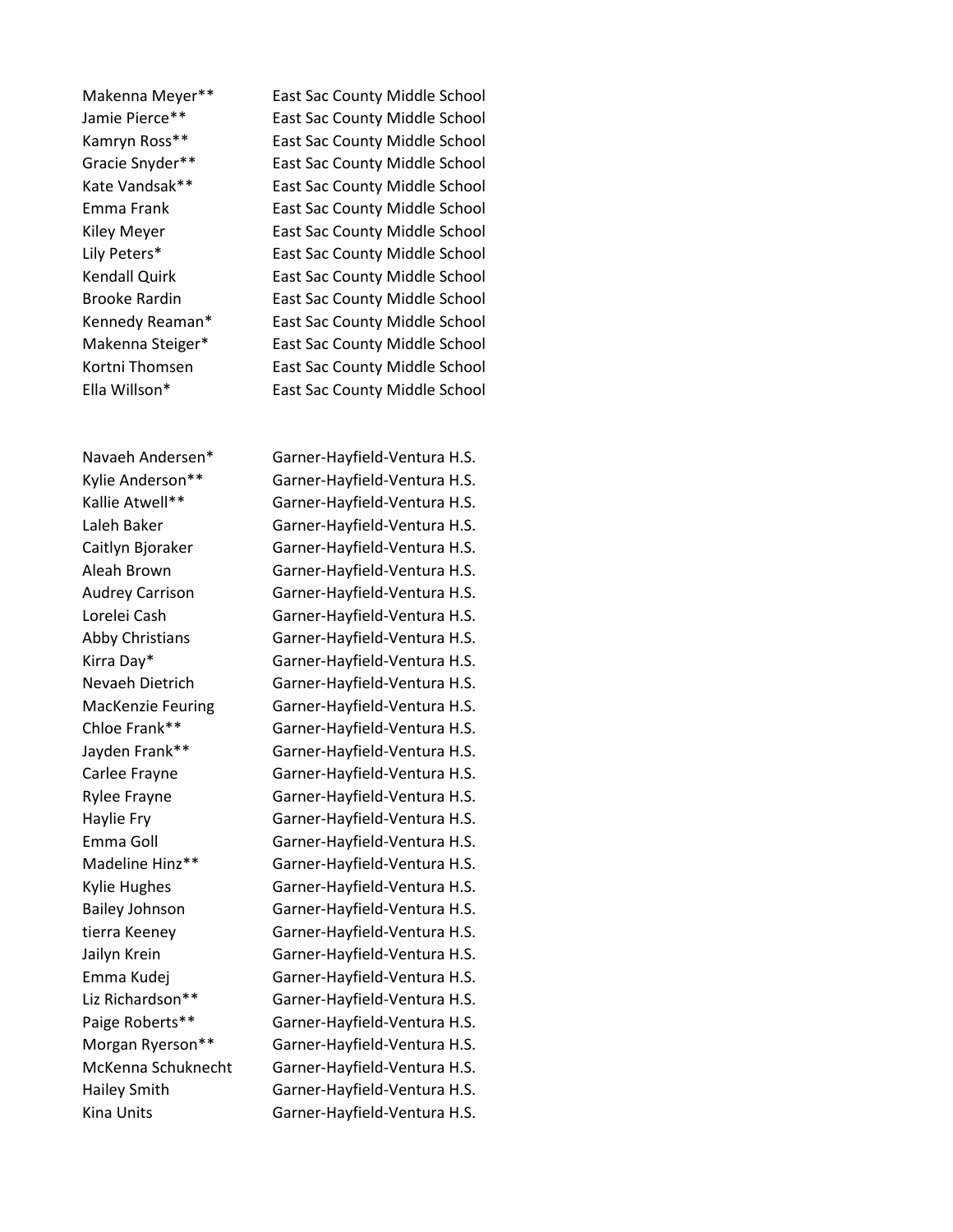Tae'A Barker LeMars Middle School McKennen Boehme LeMars Middle School Addison Bogh LeMars Middle School Sophie Buhman\*\* LeMars Middle School Jasmine DelaRosa Castro LeMars Middle School Kari Cunningham\*\* LeMars Middle School Liliana Dalton LeMars Middle School Alyssa Dreckman\*\* LeMars Middle School Kailey Esler LeMars Middle School Haley Feldman\*\* LeMars Middle School Julia Haworth LeMars Middle School Lexis Hurd LeMars Middle School Mercedes Lopez\* LeMars Middle School Brooklyn Maynard\*\* LeMars Middle School Holly McNaughton\*\* LeMars Middle School Kennedy Mcinnis\*\* LeMars Middle School Jadyn Miller LeMars Middle School Keeley Plafcan\* LeMars Middle School Savanna Salen\* LeMars Middle School Mashayla Sargisson LeMars Middle School Allie Schrunk LeMars Middle School Kirsten Tyler\*\* LeMars Middle School Grace Van Otterloo\*\* LeMars Middle School Taylor Vondrak LeMars Middle School Alexa Wurth\*\* LeMars Middle School

Kenzie Bengen Janesville High School Marlee Boyle Janesville High School Ema Burch Janesville High School Cadey Coffman Janesville High School Graceanne Dodd Janesville High School Paige Feldmann Janesville High School Marra Fitzgerald Janesville High School Haley Jensenius Janesville High School Cloey McCarville Janesville High School

Kaitlin Christensen Martensdale-St. Marys High School Jeriray Croy Martensdale-St. Marys High School Alex Dickinson\* Martensdale-St. Marys High School Andrea Dickinson\* Martensdale-St. Marys High School Grace Dunahoo Martensdale-St. Marys High School Angelina Furness\* Martensdale-St. Marys High School Jayda Gay Martensdale-St. Marys High School Alani Gibson Martensdale-St. Marys High School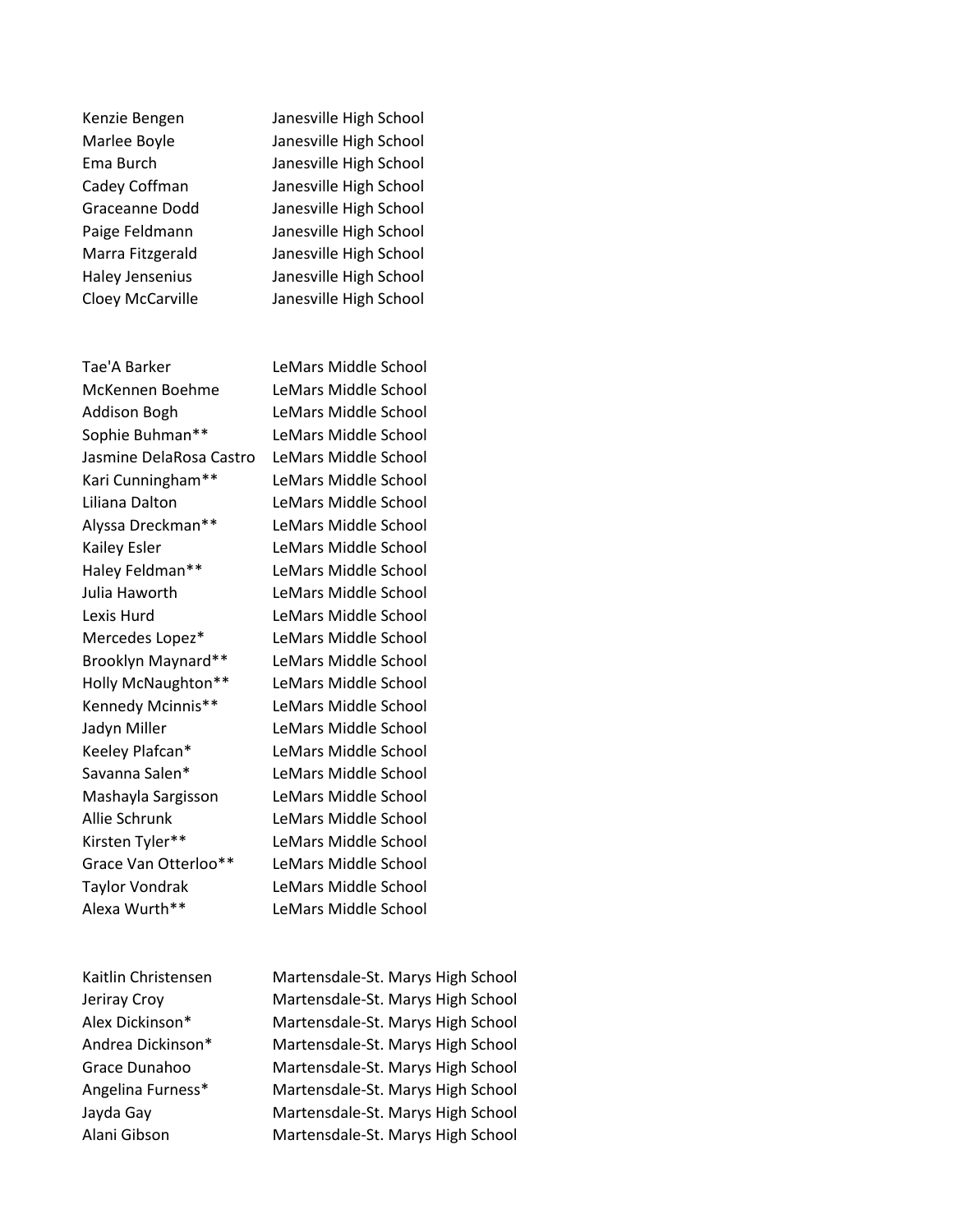Maggie Girardi\*\* Martensdale-St. Marys High School Allana Kiene Martensdale-St. Marys High School Jaclyn Kleve\*\* Martensdale-St. Marys High School Sydney McCasland Martensdale-St. Marys High School Madeline Myer Martensdale-St. Marys High School Anna Ohman Martensdale-St. Marys High School Christina Olsen\* Martensdale-St. Marys High School Kaylea Parkhurst\* Martensdale-St. Marys High School Anna Parrott Martensdale-St. Marys High School Lauren Roby Martensdale-St. Marys High School Allison Schaver\* Martensdale-St. Marys High School Hayden Stedman Martensdale-St. Marys High School Skylyr Stewawrt Martensdale-St. Marys High School Madelyn Stott Martensdale-St. Marys High School Hannah Tibbits Martensdale-St. Marys High School Grace Wood \*\* Martensdale-St. Marys High School

Alexis Barber\*\* Newell-Fonda High School Sidney Burbridge\*\* Newell-Fonda High School Emma Erickson\*\* Newell-Fonda High School Ellie Lago\*\* Newell-Fonda High School Bradyn Mack\* Newell-Fonda High School Emily Mercer\*\* Newell-Fonda High School Megan Morenz\*\* Newell-Fonda High School Kalina Schubert\*\* Newell-Fonda High School Bailey Sievers\*\* Newell-Fonda High School Isabella Sievers Newell-Fonda High School Macy Sievers\*\* Newell-Fonda High School Elizabeth Smith\*\* Newell-Fonda High School Sophie Stewart Newell-Fonda High School Taylor Zeman Newell-Fonda High School

Grace Blake North Tama High School Kaitlyn Calderwood North Tama High School Ellery Deegan North Tama High School Isabel Hallett North Tama High School LeAydn Hatcher North Tama High School Emily Hulme\* North Tama High School Jamie Jacobs\*\* North Tama High School Abby Jones North Tama High School Allison Jones North Tama High School Olivia Ketter\*\* North Tama High School Katie Kopriva **North Tama High School** Karly Ledvina\* North Tama High School Grace Lidgett\*\* North Tama High School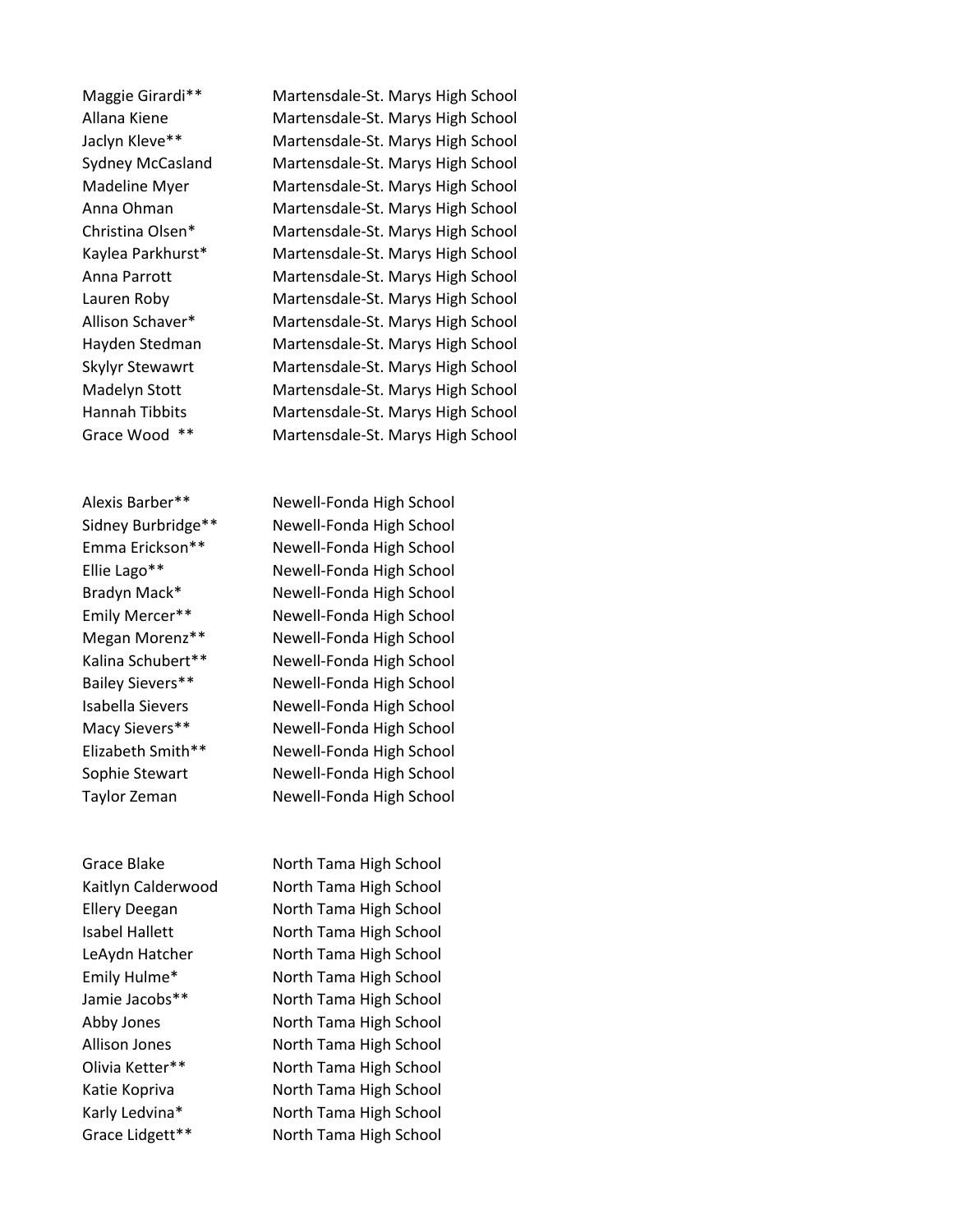Lainey Willenbring North Tama High School

Amanda Brich\*\* Tri-Center Tatum Carlson Tri-Center Karis Corrin\*\* Tri-Center Kyla Corrin\*\* Tri-Center Rian Dau\* Tri-Center Morgan Lockman Tri-Center

Aubree Monat North Tama High School Larissa Morrison\*\* North Tama High School Sabyrna Rigel North Tama High School Isabel Sierra North Tama High School Mya Sierra **North Tama High School** Olivia Stickles North Tama High School Madison Stoneking\*\* North Tama High School Lydia Taylor North Tama High School Molly Vogeler North Tama High School Brynn Whitmore North Tama High School

Kesly Allen Sumner-Fredericksburg High School Morgan Brandt Sumner-Fredericksburg High School Lily Buchholz\*\* Sumner-Fredericksburg High School Jordan Burrows Sumner-Fredericksburg High School Kathryn Dillon Sumner-Fredericksburg High School Elizabeth Fox Sumner-Fredericksburg High School Gracie Jones Sumner-Fredericksburg High School Landree Kobliska\* Sumner-Fredericksburg High School Kelyann Lampe Sumner-Fredericksburg High School Clarice Lynch Sumner-Fredericksburg High School Olivia Lynch\*\* Sumner-Fredericksburg High School Madison Maifeld Sumner-Fredericksburg High School Abby Meyer\*\* Sumner-Fredericksburg High School Natalie Miller Sumner-Fredericksburg High School Molly Niewoehner\*\* Sumner-Fredericksburg High School Chantelle Nuss Sumner-Fredericksburg High School Cassidy Pagel\* Sumner-Fredericksburg High School Megan Petersen Sumner-Fredericksburg High School Katherine Reno Sumner-Fredericksburg High School Kallison Rochford Sumner-Fredericksburg High School Lillian Sassmann Sumner-Fredericksburg High School Karee Schult Sumner-Fredericksburg High School Rachael Stimson Sumner-Fredericksburg High School Sierra Tiedt\* Sumner-Fredericksburg High School Paige Trainor Sumner-Fredericksburg High School Madison Wilkens Sumner-Fredericksburg High School